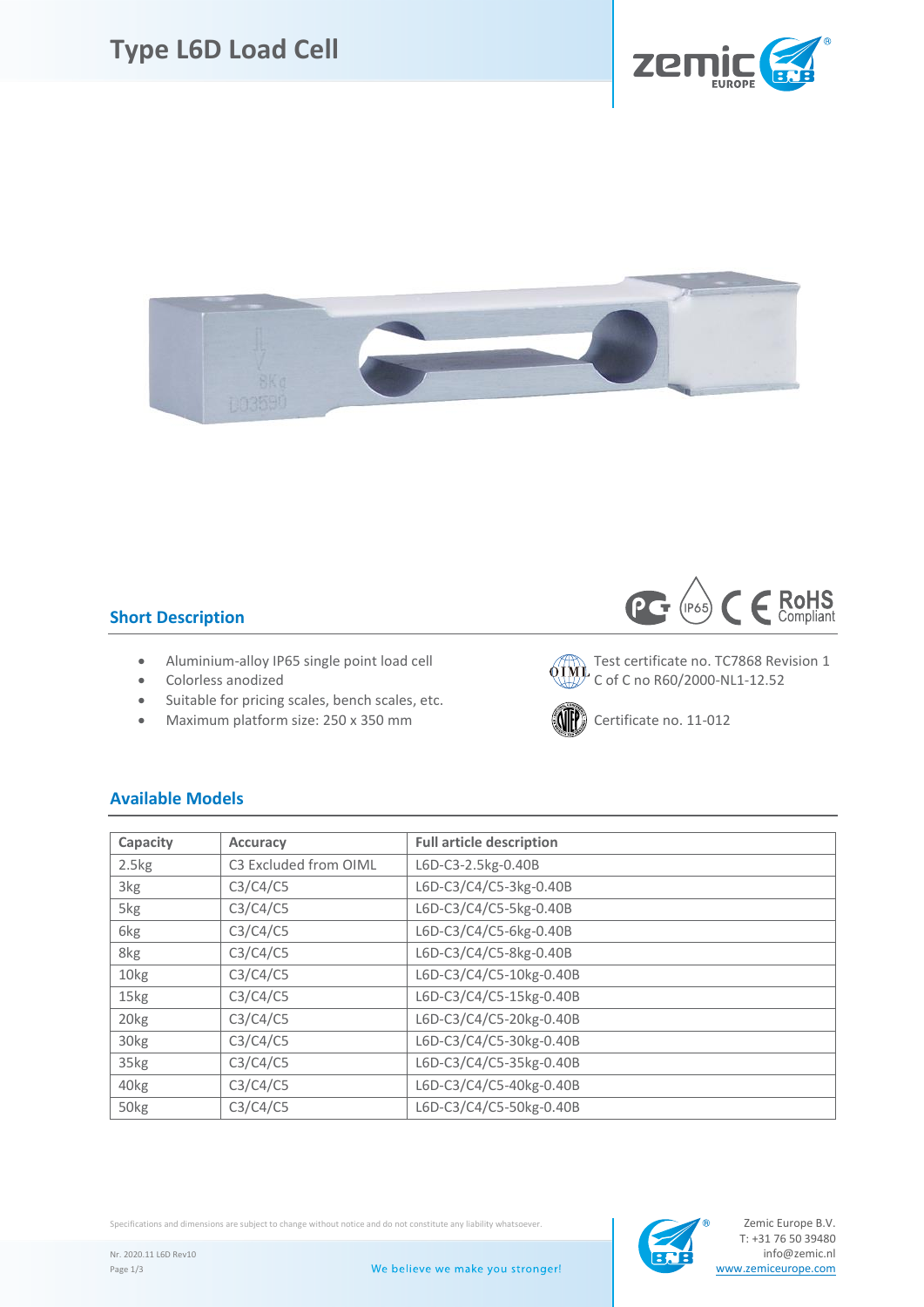# **Type L6D Load Cell**



## **Technical Specifications L6D**

| <b>Accuracy Class</b>                          |                         | C <sub>3</sub> | OIML R60 C3                            | OIML R60 C4         |                     | OIML R60 C5        |
|------------------------------------------------|-------------------------|----------------|----------------------------------------|---------------------|---------------------|--------------------|
| <b>Output Sensitivity ( = FS)</b>              | mV/V                    | $1.8 \pm 0.2$  | $2.0 \pm 0.2$                          |                     |                     |                    |
| <b>Maximum Capacity (Emax)</b>                 | kg                      | 2.5            | 3, 5, 6, 8, 10, 15, 20, 30, 35, 40, 50 |                     |                     |                    |
| <b>Max. Number of Load Cell Intervals</b>      | $n_{LC}$                | 3000           | 3000<br>4000                           |                     |                     | 5000               |
| Ratio of min. LC Verification Interval         | $Y = E_{max} / V_{min}$ | 7000           | 10000<br>15000                         |                     |                     | 20000              |
| <b>Combined Error</b>                          | %FS                     |                | $\leq$ $\pm$ 0.02                      | $\leq$ $\pm$ 0.015  |                     | $\leq$ $\pm$ 0.01  |
| Creep Error (30 minutes)                       | %FS                     |                | $\leq$ 0.0167                          |                     | $\leq$ $\pm$ 0.0125 | $\leq$ $\pm$ 0.01  |
| <b>Temperature Effect on Zero (ZTC)</b>        | %FS/10°C                |                | $\leq$ $\pm$ 0.02                      | $\leq$ $\pm$ 0.012  |                     | $\leq$ $\pm$ 0.009 |
| <b>Temperature Effect on Sensitivity (STC)</b> | %FS/10°C                |                | 5 ± 0.0175                             | $\leq$ $\pm$ 0.0131 |                     | $\leq$ $\pm$ 0.01  |
| <b>Zero Balance</b>                            | %FS                     |                | $\leq$ ± 2.0                           |                     |                     |                    |
| <b>Safe Overload</b>                           | %FS                     |                | 150                                    |                     |                     |                    |
| <b>Ultimate Overload</b>                       | %FS                     |                | 200                                    |                     |                     |                    |
| <b>Maximum Deflection</b>                      | mm                      | 3kg: 0.5~0.6   | 5-15kg: 0.6~0.7                        |                     | 20-50kg: 0.6~0.8    |                    |
| <b>Eccentric Loading Error</b>                 | %Ld/cm                  |                | ± 0.002                                |                     |                     |                    |
| <b>Excitation, Recommended Voltage</b>         | V                       | $5^{\sim}12$   |                                        |                     |                     |                    |
| <b>Excitation, Maximum Voltage</b>             | $\vee$                  | 18             |                                        |                     |                     |                    |
| <b>Input Resistance</b>                        | $\Omega$                | $406 \pm 6$    |                                        |                     |                     |                    |
| <b>Output Resistance</b>                       | Ω                       | $350 \pm 3$    |                                        |                     |                     |                    |
| <b>Insulation Resistance (50V)</b>             | $M\Omega$               |                | >5000                                  |                     |                     |                    |
| <b>Compensated Temperature</b>                 | $^{\circ}$ C            |                | $-10^{\circ}$ + 40                     |                     |                     |                    |
| <b>Operating Temperature</b>                   | $^{\circ}$ C            | $-35$ ~ + 65   |                                        |                     |                     |                    |
| <b>Storage Temperature</b>                     | $^{\circ}$ C            | $-40$ ~ + 70   |                                        |                     |                     |                    |
| <b>Load Cell Weight</b>                        | kg                      | $^{\sim}$ 0.2  |                                        |                     |                     |                    |
| <b>Element Material</b>                        |                         | Aluminium      |                                        |                     |                     |                    |
| Ingress Protection (acc. to EN 60529)          |                         | <b>IP65</b>    |                                        |                     |                     |                    |
| <b>Recommended Torque on Fixation Bolts</b>    | <b>Nm</b>               |                | $<$ 30 $kg:$ 6<br>>30kg: 10            |                     |                     |                    |

### **Wiring**

#### **Features:**

Cable type: Shielded, 4 conductor cable , conductor AWG 26 Cable diameter: Ø 3.8mm Cable length: 0.40m<br>Cable iacket: PVC Cable jacket: Shield not connected to element

### **4-Wire Connection Diagram**



Specifications and dimensions are subject to change without notice and do not constitute any liability whatsoever.